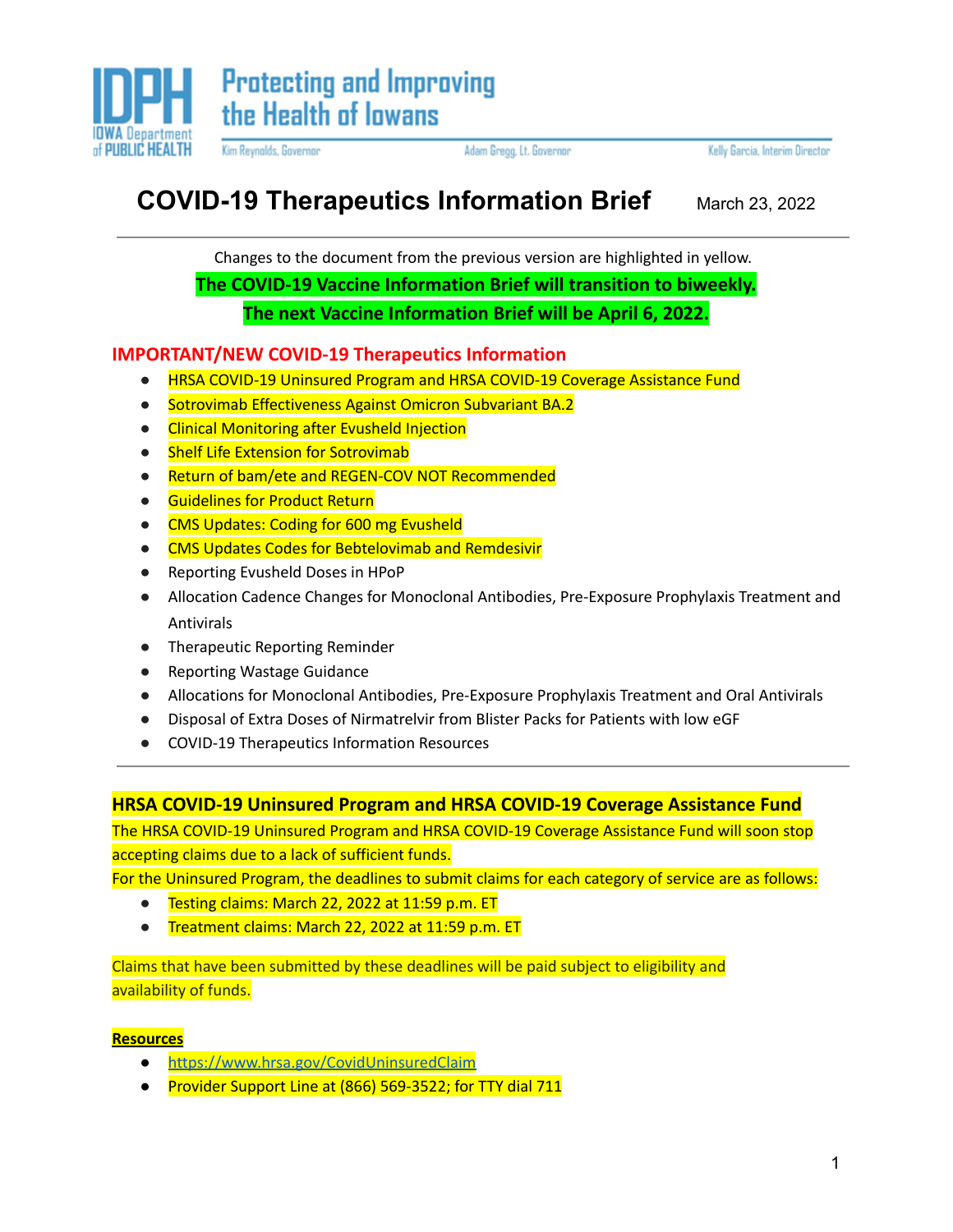#### ○ Hours of operation are 8 a.m. to 10 p.m. CT, Monday through Friday

### **Sotrovimab Effectiveness Against Omicron Subvariant BA.2**

Studies indicate Sotrovimab may not be as effective against the Omicron subvariant BA.2 compared to the original Omicron variant. Currently, Sotrovimab and Bebtelovimab are the only monoclonal antibodies authorized to treat Omicron and the Omicron subvariant, BA. 2. As further studies are completed, IDPH will include information in the Therapeutic Information Brief.

#### **Resources**

● Updated [Sotrovimab](https://www.fda.gov/media/149534/download) Fact Sheet (Feb 23, 2022)

### **Clinical Monitoring after Evusheld Injection**

It is important to clinically monitor individuals for one hour following an injection of Evusheld. This guidance applies to patients returning for a booster dose. The FDA Fact Sheet for [Healthcare](https://www.fda.gov/media/154701/download) Providers states, "*Clinically monitor individuals after injections and observe for at least 1 hour*."

### **Shelf Life Extension for Sotrovimab**

GSK reports Sotrovimab doses with an expiration date of February 2022, have received a shelf life extension until August 2022. All other doses of sotrovimab have an 18 month shelf life. **All providers should check with the manufacturer prior to disposing of the product given the possibility of extended expiration dates.** After verification, expired doses should be disposed of in accordance with the facility's standard operating procedures on medication disposal.

Federally purchased sotrovimab is non-returnable to GSK. If healthcare providers purchased sotrovimab prior to the federal government securing doses, GSK has revised the returns policy during the EUA period. GSK will allow for returns for any reason subject to GSK's RGA process. For more information, contact GSK:

- [www.gsk-ecs.com](http://www.gsk-ecs.com/)
- GSK Channel Customer Service Center: 800-877-1158, Option 4, Monday-Friday 8am to 6pm ET

GSK has also established a call center to assist healthcare providers in determining shelf life and expiration date.

● GSK Call Center: 1-866-GSK-COVID

### **Return of bam/ete and REGEN-COV NOT Recommended**

Product return of bam/ete and REGEN-COV is *NOT* recommended as any returned product has to be destroyed. The COVID-19 environment remains dynamic and these products may be effective against future variants. Current supplies of bamlanivimab plus etesevimab and Regeneron's casirivimab plus imdevimab (REGEN-COV) should be retained by healthcare providers for potential use for other COVID

C19 Therapeutics Call Center: (515) 281-7317 | [C19Therapeutics@idph.iowa.gov](mailto:c19therapeutics@idph.iowa.gov)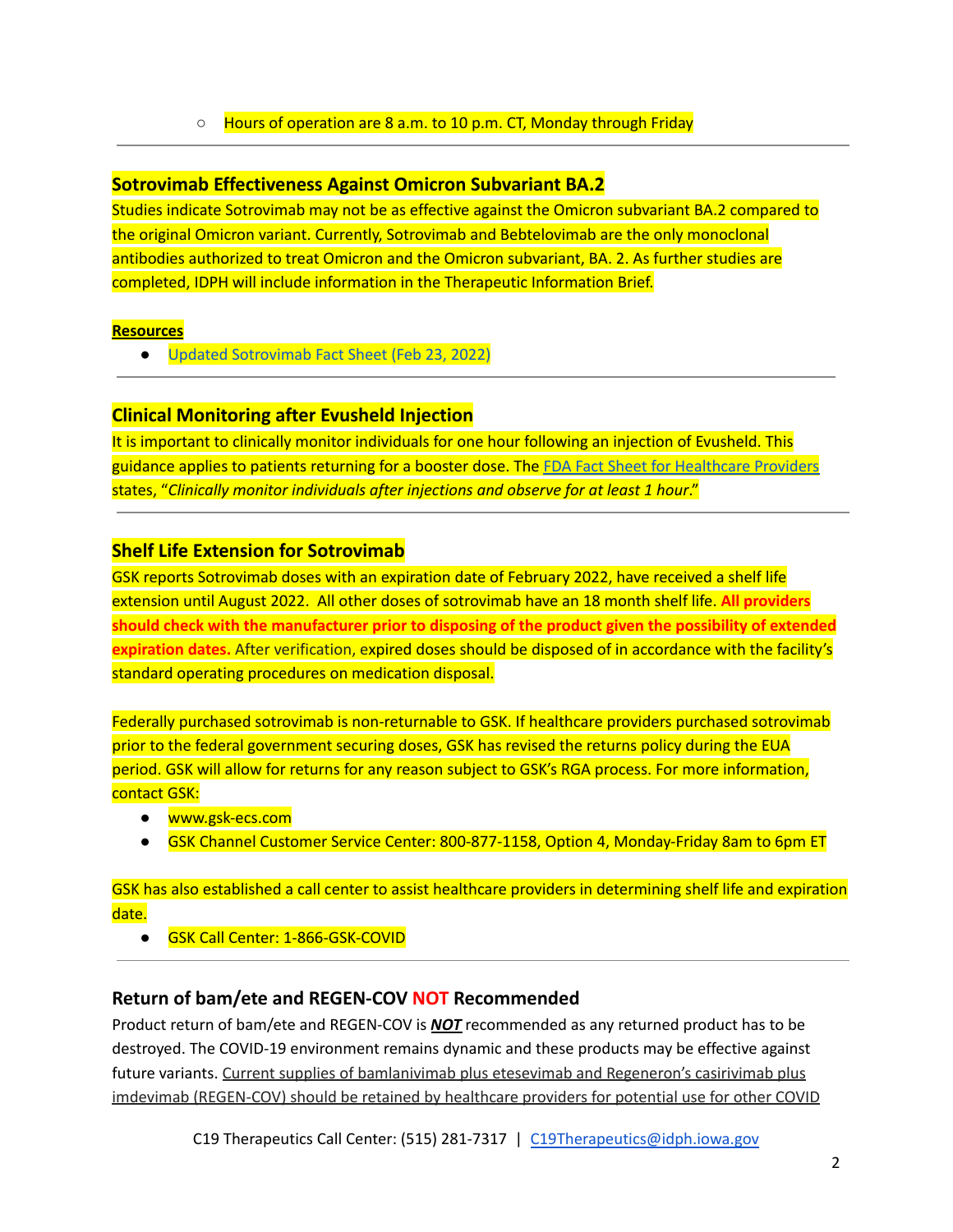variants. If healthcare providers have storage concerns or challenges, consider transferring products to another location/site in the region or health system.

If product must be returned, please follow the guidance below:

- Email the IDPH COVID-19 Therapeutics Call Center on the intent to return products
- For bam/ete, see The Lilly Return Goods Procedure; detailed guidance can be found at: <https://www.trade.lilly.com/assets/pdf/lilly-product-return-procedure.pdf>
- For REGEN-COV, call 844-734-6643
- Note: Reconstituted (diluted) product SHOULD NOT be returned and should be treated as waste per the facility's SOP

**As doses of bam/ete expire, all providers should check with the manufacturer prior to disposing of the product given the possibility of extended expiration dates.** After verification, expired doses should be disposed of in accordance with the facility's standard operating procedures on medication disposal.

### **Guidelines for Product Return**

All therapeutic products are property of the United States Government and must be used in accordance with EUA guidance. Sites of care cannot donate products to entities outside the U.S. or for use outside the U.S. Any returned product will be destroyed, as product integrity cannot be verified. Non-expired products should not be destroyed. Any returned product needs to be quantified by the United States Government.

- Email the IDPH COVID-19 Therapeutics Call Center on the intent to return products
- Long-term utility of authorized mAb products is expected
- After consultation with the IDPH COVID-19 Therapeutics Call Center, if undamaged product needs to be returned, follow the below instructions:
	- For bam and bam/ete, see The Lilly Return Goods Procedure, detailed guidance can be found at: https://www.lillytrade.com/
	- For REGEN-COV, call 844-734-6643
	- Reconstituted (diluted) product SHOULD NOT be returned and should be treated as waste per the facility's standard operating procedures

### **CMS Updates Codes for 600 mg Evusheld**

CMS released the new product code updates for Evusheld.

- New product code for 600 mg dosing regimen of Evusheld (Q0221)
- Product code effective back to the date of the FDA EUA update (Feb 24, 2022)
- Original product code of Q0220 (300 mg) still effective and can be used for "catch-up" doses

### **Resources**

● CMS COVID-19 [Monoclonal](https://www.cms.gov/monoclonal) Antibodies Toolkit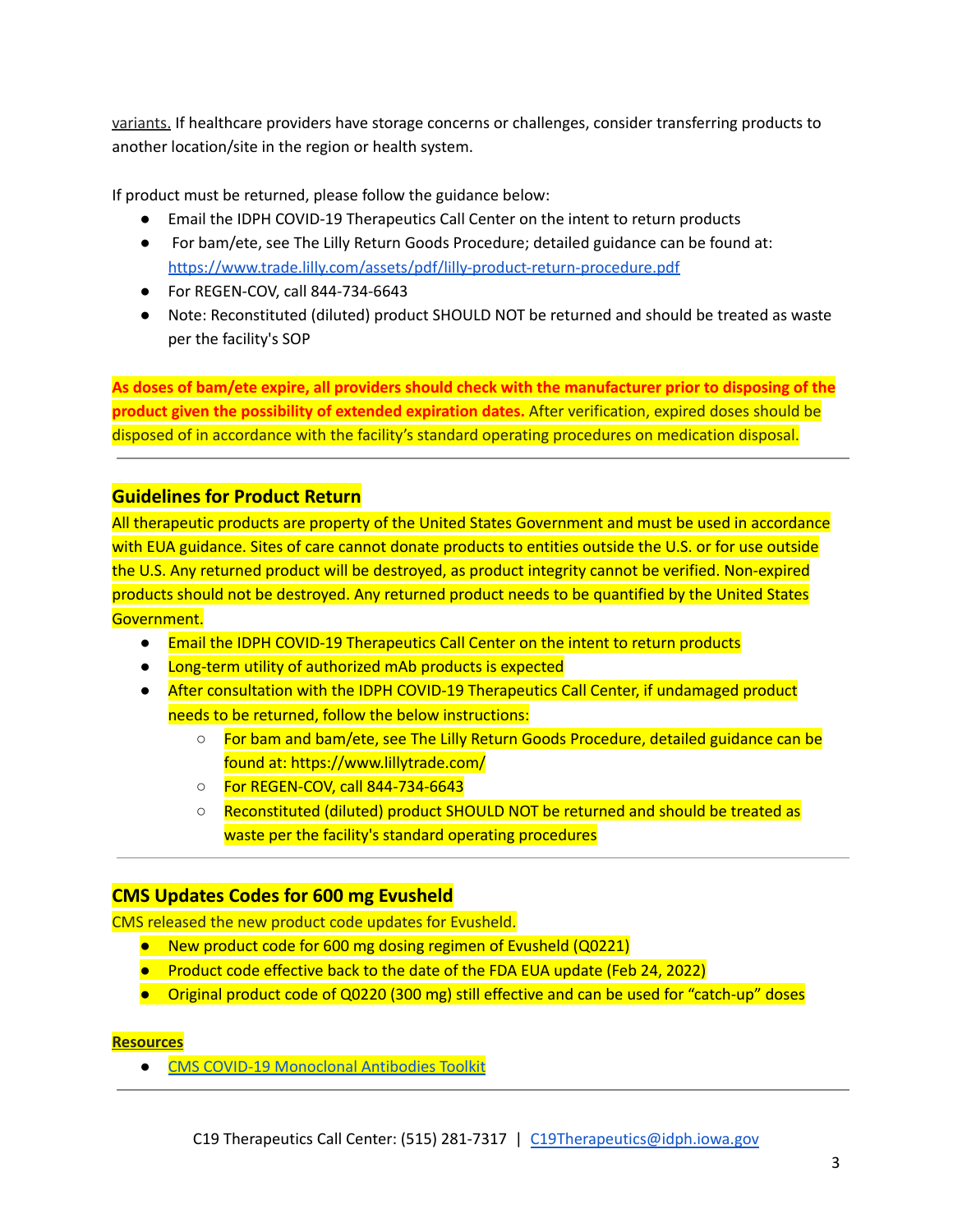### **CMS Updates Codes for Bebtelovimab and Remdesivir**

CMS released the following new codes for Bebtelovimab and Remdesivir effective February 11, 2022.

#### **Q0222**

- Long descriptor: Injection, bebtelovimab, 175 mg
- Short descriptor: Bebtelovimab 175

#### **M0222**

- Long Descriptor: IV injection, bebtelovimab, includes injection and post administration monitoring
- Short Descriptor: Bebtelovimab injection

#### **M0223**

- Long Descriptor: Intravenous injection, bebtelovimab, includes injection and post administration monitoring in the home or residence; this includes a beneficiary's home that has been made provider based to the hospital during the covid-19 public health emergency
- Short Descriptor: Bebtelovimab injection home

#### **Resources**

- CMS COVID-19 [Monoclonal](https://www.cms.gov/monoclonal) Antibodies Toolkit
- Updated FAQs [Payment/Coding](https://www.cms.gov/files/document/03092020-covid-19-faqs-508.pdf) for Veklury (Remdesivir) (Pg 146/Question 30)

#### **Reporting Evusheld Doses in HPoP**

Evusheld now should be administered as an initial dose of 600 mg. Individuals who already received the previously authorized initial 300 mg dose should receive a second Evusheld dose as soon as possible.

#### **Reporting doses of Evusheld in HPoP:** Healthcare providers are required to report on-hand and usage data of Evusheld **daily** in HPoP.

- Report on-hand inventory based on the number of 300 mg cartons.
- Healthcare providers should not edit Evusheld inventory in HPOP to account for the change in the initial dose. Regardless of the Evusheld dose(mg) administered, a carton or "dose" is 300 mg.
- The initial "dose" administered is 600mg or two 300mg cartons. For the purpose of reporting in HPoP, healthcare providers should report by numbers of cartons. Two cartons administered to a patient would be reported as two "doses" given.
- The catch up "dose" is 300mg or one carton. For the purpose of reporting in HPoP, report by numbers of cartons. One carton administered for a catch up dose would be reported as one "dose" given.

#### **Evusheld Resources:**

- Fact Sheet for [Healthcare](https://www.fda.gov/media/154701/download) Providers
- [Healthcare](https://www.fda.gov/media/154704/download) Provider Letter
- Fact Sheet for Patient's, Parents, and [Caregivers](https://www.fda.gov/media/154702/download)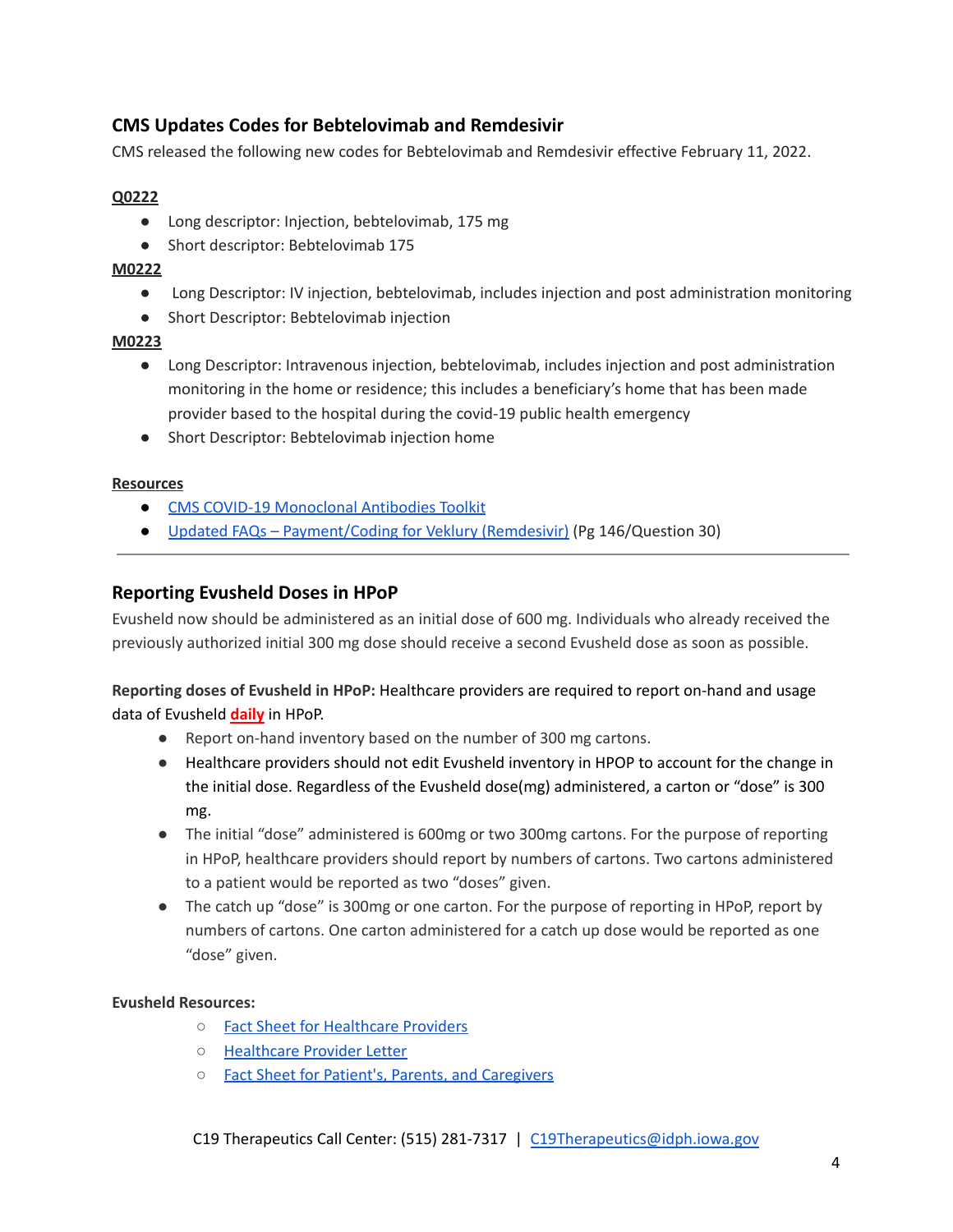As part of the EUA, FDA requires health care providers who prescribe Evusheld to report all medication errors and serious adverse events considered to be potentially related to Evusheld through FDA's [MedWatch](https://www.fda.gov/safety/medwatch-fda-safety-information-and-adverse-event-reporting-program) Adverse Event Reporting program. Providers can complete and submit the report [online](https://www.accessdata.fda.gov/scripts/medwatch/index.cfm?action=reporting.home); or download and complete the form, then submit it via fax at 1-800-FDA-0178.

Please contact [C19therapeutics@idph.iowa.gov](mailto:C19therapeutics@idph.iowa.gov), with questions about HPoP.

### **Allocations Cadence Changes for Monoclonal Antibodies, PReP Treatment and Antivirals**

Antivirals will shift to a weekly allocation cycle. This will align with the weekly allocation cadence for monoclonal antibodies (Bebtelovimab and sotrovimab) and the pre-exposure prophylaxis treatment (Evusheld). The ordering cadence will be as follows:

- Allocation Survey Sent Monday
- Allocation Survey Due Back to IDPH Tuesday at 4:00pm
- Allocation Ordered in Federal System Thursday
- Allocation Amount Notification from IDPH to healthcare providers Thursday

### **Therapeutic Reporting Reminder**

**Sites receiving monoclonal antibodies, pre-exposure prophylaxis treatment, or oral antivirals MUST comply with federal reporting requirements.**

Failure to comply with reporting requirements may result in the loss of COVID-19 therapeutic providers status and removal of COVID-19 therapeutic products. **Reporting requirements are as follows:**

- Monoclonal antibodies (REGEN-COV, bamlanivimab/etesevimab, sotrovimab): Report on-hand and usage data **every Wednesday** in NHSN (for long-term care facilities) or Teletracking (for all other sites including hospitals).
- Pre-exposure prophylaxis treatment and oral antivirals (Evusheld, Paxlovid, Molnupiravir and Bebtelovimab): Report on-hand and usage data **daily** in HPoP. If you need assistance with HPoP, please contact [C19therapeutics@idph.iowa.gov](mailto:c19therapeutics@idph.iowa.gov).

### **Reporting Wastage Guidance**

In the Provider or Partner Portal, a new tab has been added in the Therapy Inventory section – Wastage. Wastage will be reported for all therapeutic products except Sotrovimab. The following steps outline the reporting of wastage of COVID-19 Therapeutics in HPoP:

- Choose wastage, then select the green "Add Wastage" button. A blank report appears.
- Enter the wastage date, the reason for the wastage (expired, damaged, temp excursion, or other).
	- A provider contact may be chosen, or is predetermined.
	- A description can be added.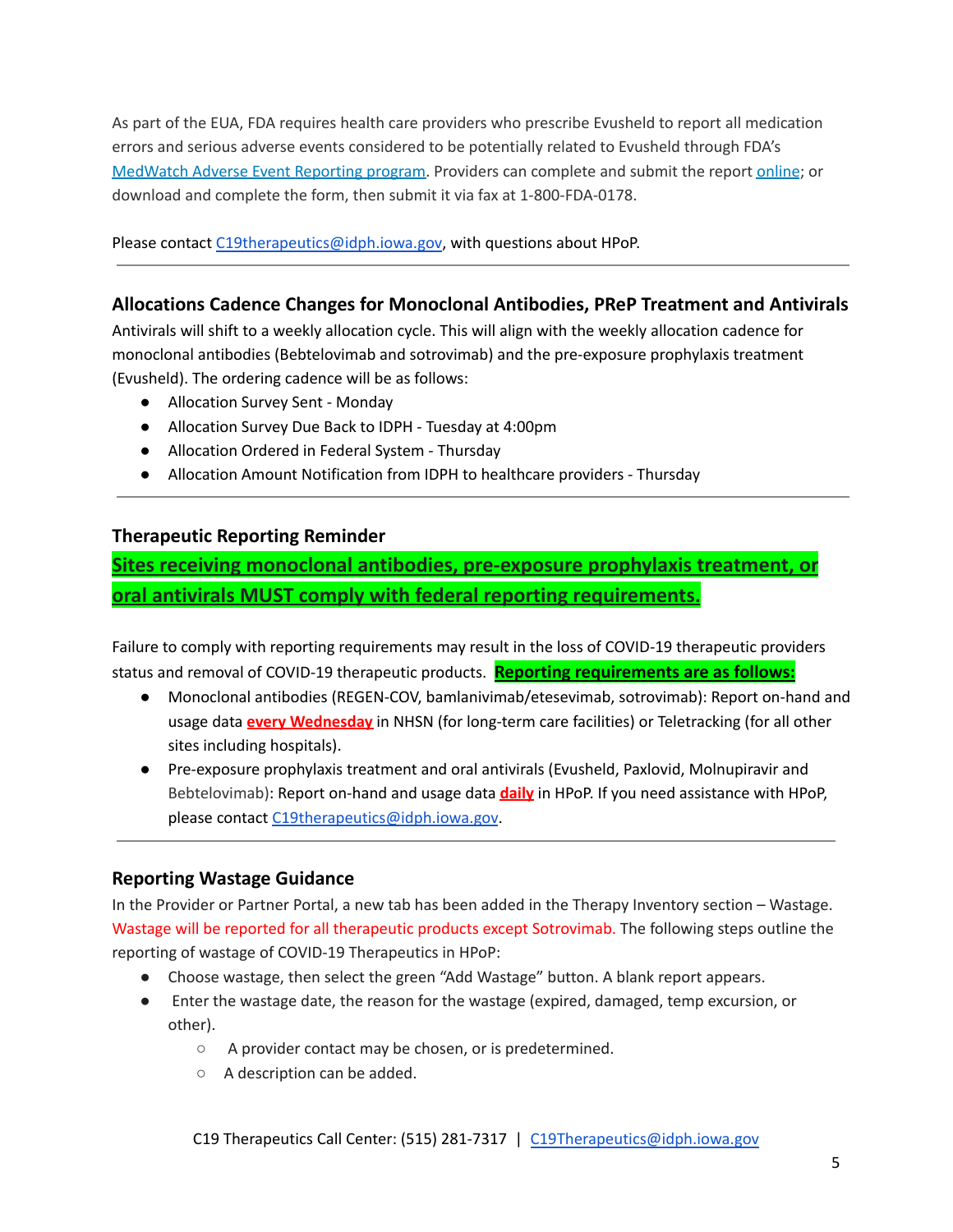● Upon selecting Add Therapeutic, a second window will open allowing details for each line in the wastage report to be entered. Select the therapeutic from drop down, enter the number of courses, a lot number and the lot expiration date.

| <b>Oracle HPoP - Provider Portal</b>                                                                                        | Partner: Stephanie's Government Partner | (8) RMIS - Program De [8] SD (4) Mattermost @ Cooler-market items [8] Etime - Timekeeping [9] Oracle Bl Interactiv [8] Secure FTS [8] APL Golf League [8] MDIRA [8] AMR SP site<br>$\hat{p}$ Dantes Pharmacy $\circled{?}$ Help $\vee$ | > Other favorites<br>$\heartsuit$ Feedback $\heartsuit$ steve.griffiths@jhuapl.edu $\vee$ |
|-----------------------------------------------------------------------------------------------------------------------------|-----------------------------------------|----------------------------------------------------------------------------------------------------------------------------------------------------------------------------------------------------------------------------------------|-------------------------------------------------------------------------------------------|
| <b>Dantes Pharmacy: Therapeutic</b><br>Show All Therapeutic Orders Therapeutic Inventory Receiving Address / Hours Contacts |                                         | <b>New Wastage Report</b><br>멾<br>Please select a reason for this wastage and provide a short summary                                                                                                                                  | $\propto$                                                                                 |
| Therapeutic Orders                                                                                                          |                                         | Wastage Date<br>02/08/2022                                                                                                                                                                                                             | 自                                                                                         |
| No orders submitted<br>Therapeutic Inventory                                                                                |                                         | Reason<br>T100 - Expired Product                                                                                                                                                                                                       | $\checkmark$                                                                              |
| Courses Administered and Available (since last reported)                                                                    | Transfers<br><b>Wastage</b>             | Provider Contact<br>Steve Griffiths                                                                                                                                                                                                    |                                                                                           |
| Wastage                                                                                                                     | <b>Add Wastage</b><br>CANCELLED         | Description<br>Product expired 2/7/22                                                                                                                                                                                                  |                                                                                           |
| W000001                                                                                                                     |                                         |                                                                                                                                                                                                                                        |                                                                                           |

## **Allocations for Monoclonal Antibodies, Pre-Exposure Prophylaxis Treatment and Antivirals**

|                    | Iowa Statewide Allocations for the week<br>Monday, March 21, 2022 - Sunday, March 27, 2022 |                    |             |                                    |  |  |
|--------------------|--------------------------------------------------------------------------------------------|--------------------|-------------|------------------------------------|--|--|
| mAbs               |                                                                                            | Oral AVs           |             | PrFP                               |  |  |
| Bebtelovimab       | Sotrovimab                                                                                 | Mulnupiravir       | Paxlovid    | <b>EVUSHELD</b>                    |  |  |
| <b>170 courses</b> | 192 doses                                                                                  | <b>384 courses</b> | 960 courses | 1896 doses<br>(monthly allocation) |  |  |

- **●** The minimum order quantity for Molupiravir is 24 courses.
- **● Allocations will not include bamlanivimab plus etesevimab and casirivimab plus imdevimab (REGEN-COV).**
- **● IDPH encourages entities who do receive allocations of therapeutic products to notify and work with prescribers and LPHAs on the availability of therapeutic products in the community.**
- The Department of Health and Human Services has released a COVID-19 [Therapeutics](https://covid-19-therapeutics-locator-dhhs.hub.arcgis.com/) locator.